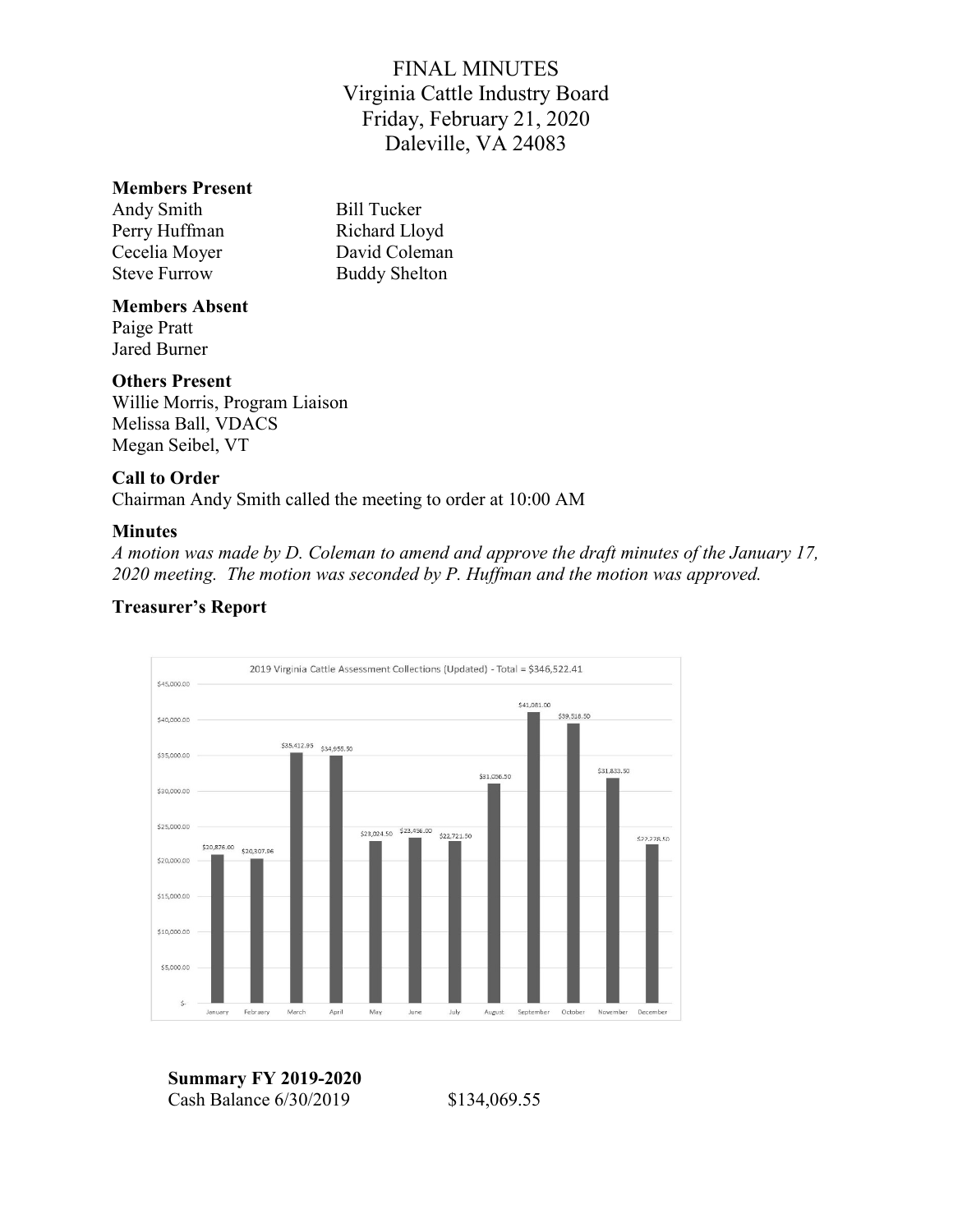Revenues through 1/31/2020 \$181,545.05 (\$179,299.78 in collections, \$2,245.27 in interest) Expenditures through 1/31/2020 \$10,910.06 Cash Balance 1/31/2020 \$304,704.54

B. Shelton made a motion to approve the treasurer's report and C. Moyer seconded. The motion was approved.

## Logo Selection

The Board chose to move forward with the following logo:



A motion was made by P. Huffman to select this logo for the Virginia Cattle Industry Board, and it was seconded by D. Coleman. The motion was approved.

#### Advertising / Grant Announcement

An ad was placed in the March Virginia Cattlemen's magazine informing the industry of the grant opportunity. Copy has been provided to VCA and the ad will be published.

Notices of funds availability will be sent to the following: Virginia Cattlemen's Association Virginia Dairymen's Association Virginia Forage and Grassland Council VT College of Agriculture VSU College of Agriculture Ag programs at community colleges Cooperative Extension Agents

### Non-Compliance / Collections

The Board finalized two letters that will be sent to the industry.

The first letter addresses non-compliance and VCIB will request that this be sent to the industry with the Commissioner of Agriculture's signature.

The second letter will be sent with the Board Chairman's signature.

VCIB has requested approval on wording from the Office of the Attorney General prior to distribution.

A motion was made by B. Tuckers to approve both letters, subject to review by the OAG. D. Coleman seconded the motion and it was approved.

## **Outreach**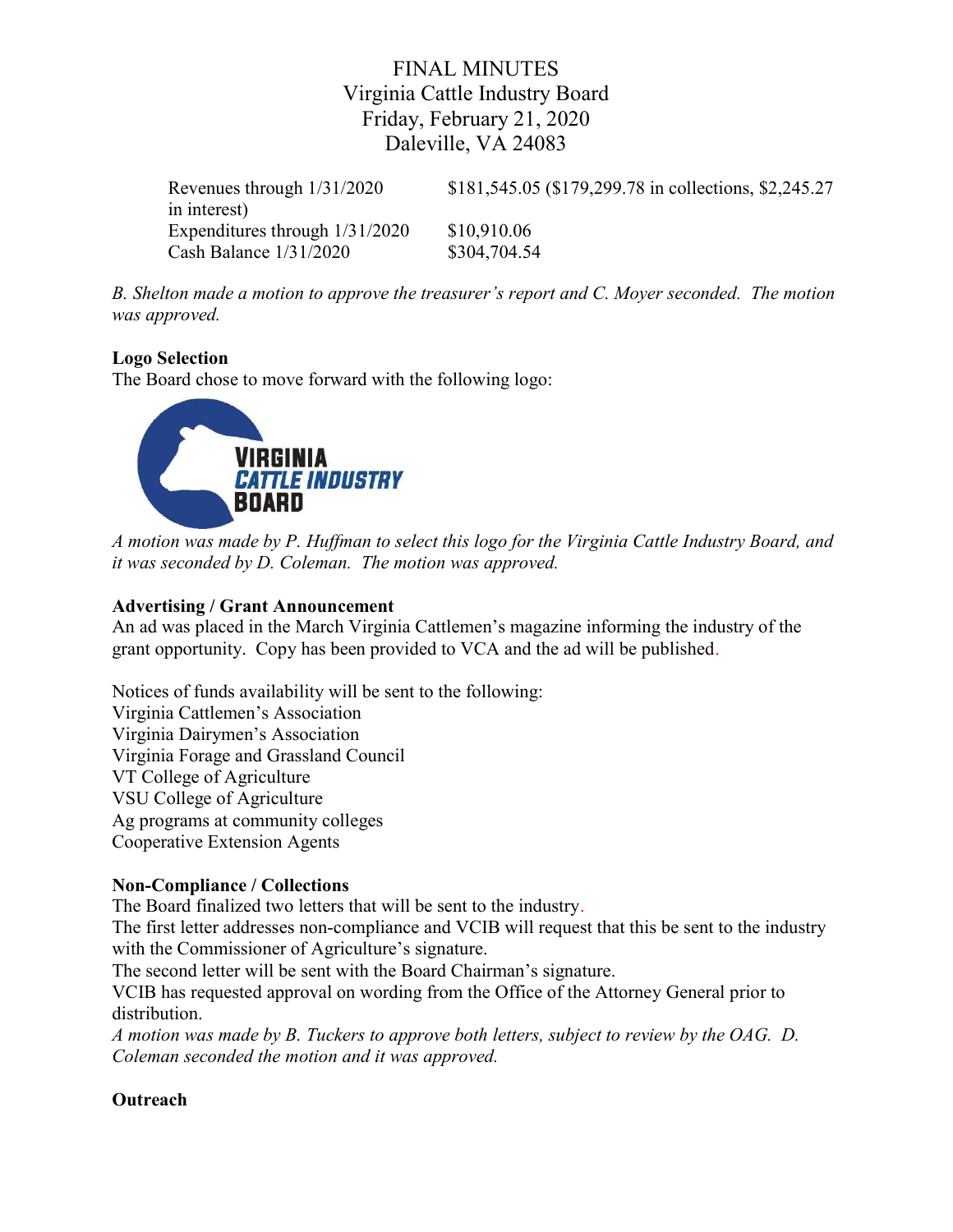VCIB has hosted input sessions in Roanoke, Weyers Cave, Chatham, and Madison. Multiple attempts have been made to set up input sessions in conjunction with Northern Virginia regional cattle association events. To date, none of the associations have agreed to host a session. The Board intends to serve the entirety of the state and will continue to make efforts to involve producers in this area.

#### Strategic Planning – Continued

Megan M. Seibel, Director of the VALOR Program at Virginia Tech, continued the facilitation of the VCIB strategic planning session. The following were vision, mission and strategic objectives were established:

### Virginia Cattle Industry Board (VCIB)

#### Vision:

Responsible for promotion and economic development in support of Virginia cattle industry

#### Mission:

To serve the Virginia cattle industry through opportunities in Education, Market Development, Promotion, Research, and Youth Development

### Strategic Objectives:

- Support efforts to enhance education and understanding about the Virginia cattle industry for a variety of audiences, including but not limited to: consumers, producers, stakeholders, youth, and industry influencers.
- Promote and enhance cattle industry through support of existing, and development of new, market options for live animals and finished products
- Support existing youth development efforts through programming related to agricultural aspects of cattle industry animals and products (e.g. 4-H, FFA, Jr. Breed Associations)
- Support efforts related promotion of Virginia cattle and related agricultural products
- Engage in effective communication with stakeholders and producers of VA cattle industry
- Support development of innovative research meaningful to the enhancement of net profitability for VA cattle industry

At this stage in the formation of the VCIB, our intent is to serve in the capacity of funding projects that support promotion and economic development of the Virginia cattle industry. Over time, we reserve the right to adjust board goals and objectives in meeting this need (e.g. with more specific RFP parameters). Further, we may consider hosting speakers and/or engaging in industry events to further support efforts related to our mission.